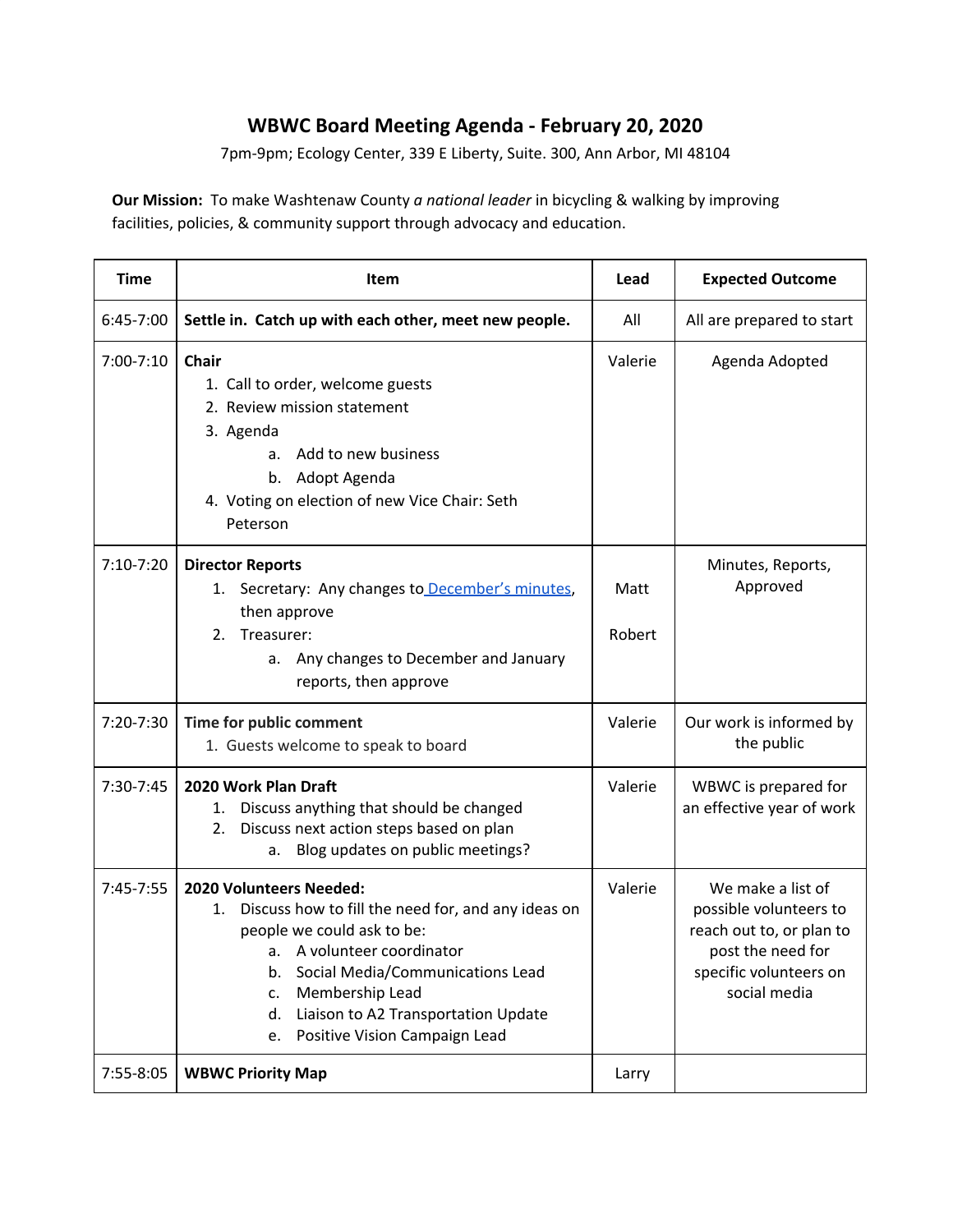| $8:05 - 8:15$ | Brief discussion of the printed city/county bike map                                                                                                                                                                  | Larry                        |                                                                                                          |
|---------------|-----------------------------------------------------------------------------------------------------------------------------------------------------------------------------------------------------------------------|------------------------------|----------------------------------------------------------------------------------------------------------|
| $8:15 - 8:25$ | <b>WBWC Infrastructure Survey Draft</b>                                                                                                                                                                               | Seth                         |                                                                                                          |
| $8:25 - 8:30$ | <b>Past Events:</b><br>Bike Summit 2/9<br>1.<br>2.                                                                                                                                                                    | Whoever<br>attended          | Make plans and<br>decisions based off of<br>past events                                                  |
| 8:30-8:35     | <b>OurStreets App</b><br>Brief overview of app and opportunity to partner<br>1.<br>with OurStreets and Bike Alliance                                                                                                  | Brad /<br>Valerie            | Explore new advocacy<br>and data collection<br>opportunity                                               |
| 8:35-8:40     | <b>Meeting Updates:</b><br>1.<br>2.                                                                                                                                                                                   | Whoever<br>attended          | Board kept up to date on<br>local news. Next steps, if<br>any, discussed.                                |
| 8:40-8:50     | New Business (Items not listed on the agenda)<br>1. SEMCOG Draft Bike/walk Mobility Plan here<br>(Larry)<br>2. Strava Heat Maps - Desire Paths (Brad)<br>3.                                                           | Board<br>members<br>/ guests | Time for guests to speak<br>& for board to discuss<br>any last-minute items                              |
| 8:50-8:55     | Before the next meeting:<br><b>Upcoming events</b><br>1.<br>Items for next month's agenda<br>2.<br>a. Start planning for Bike Month (May)                                                                             | All                          | Board is prepared and<br>looking ahead to the<br>future                                                  |
| 8:55-9:00     | <b>Meeting Wrap Up</b><br>1. Review Action Items<br>a. Review what was decided during the<br>meeting-- who's doing what and when<br><b>Meeting Evaluation</b><br>2.<br>a. What went well, can be changed,<br>improved | Valerie                      | Everyone knows their<br>next steps before next<br>meeting<br>Our meetings improve<br>every time we meet! |
| 9:00          | Adjourn                                                                                                                                                                                                               | Valerie                      |                                                                                                          |

## **Reading List:**

- Proposal for organizations to donate to in 2020 (Robert will send)
- Minutes/Reports
	- [December](https://docs.google.com/document/d/1WdrjPGuM6j1_p-stDbwAeTvaiTfJUiBjhj3N3nWwqk4/edit?usp=sharing) Meeting Minutes
	- December's Financial Report
	- January's Financial Report
- WBWC's 2020 [Work](https://docs.google.com/document/d/1SS06L30x9Os1HZ1ZKAQb2osk5bu02ffZlSHQPSk_Sg8/edit?usp=sharing) Plan Draft
- **Positive Vision [Campaign](https://docs.google.com/document/d/13j4pbgUo3bi_-QivGSESn5jGO21t8yEjQScEAa0qvvI/edit?usp=sharing) Brainstorming Document**
- Project [Priorities](https://www.wbwc.org/interactive-map) Map